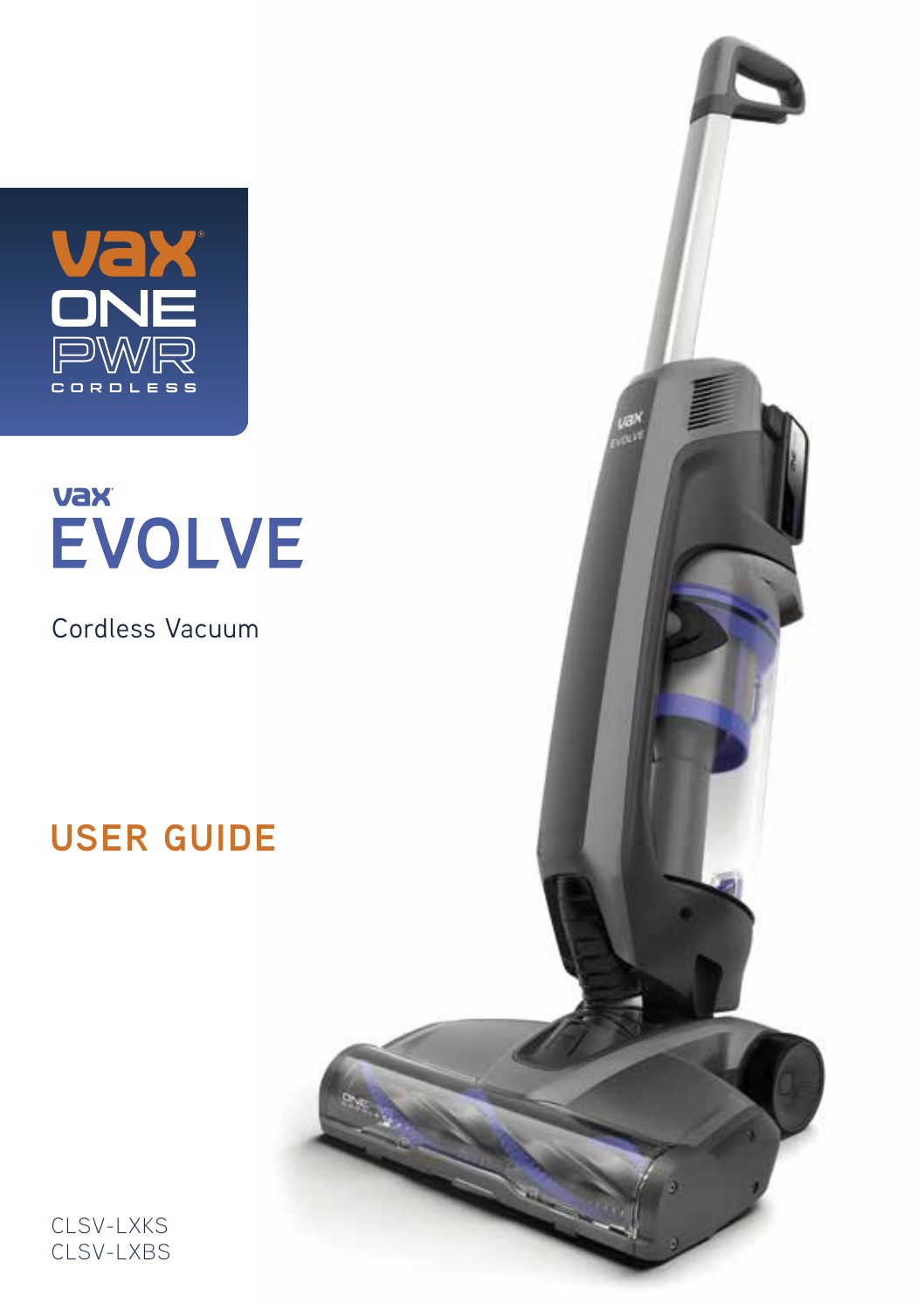# **VAX EVOLVE**

## SAFETY GUIDE

This machine is intended for household use only and NOT for commercial or industrial use.

### **PLEASE KEEP INSTRUCTIONS FOR FURTHER USE AND USE ONLY AS INSTRUCTED IN THIS GUIDE.**

The full user guide can be found at: **support.vax.co.uk**

## **DON'TS**

- Don't leave the charger plugged in when unattended.
- Don't use the machine if it is faulty or has been dropped, damaged or left outdoors.
- Don't use the machine to pick up any flammable or combustible materials (lighter fluid, petrol, kerosene etc.) or use the machine in an area with explosive vapours or liquid.
- Don't use the machine to pick up hot coals, cigarette butts, matches or smoking hot burning items or use in an area where there may be harmful fluids (chlorine, bleach and ammonia drain cleaner).
- Don't handle the charger, battery or use the machine with wet hands.
- Don't unplug the charger by pulling on the power cord.
- The power cord cannot be replaced. If the cord is damaged the charger should be scrapped.
- Don't attempt to remove blockages with sharp objects as this may cause damage to the machine.
- Don't use the machine with the incorrect battery or charger as this may result in damage or injury to the user. The correct battery charger information is listed on the battery pack ratings label.
- Don't charge the battery outdoors, or leave the charger connected to the mains when not in use.
- Don't use the machine with a damaged battery. If the battery is damaged contact us on: **08000 927737**
- Don't use on a surface that is damaged, uneven or incorrectly fitted.
- The brushbar constantly rotates in carpet and hard floor mode. Never use on one spot for any prolonged period of time as this may damage the floor surface.
- Don't use the machine on stairs.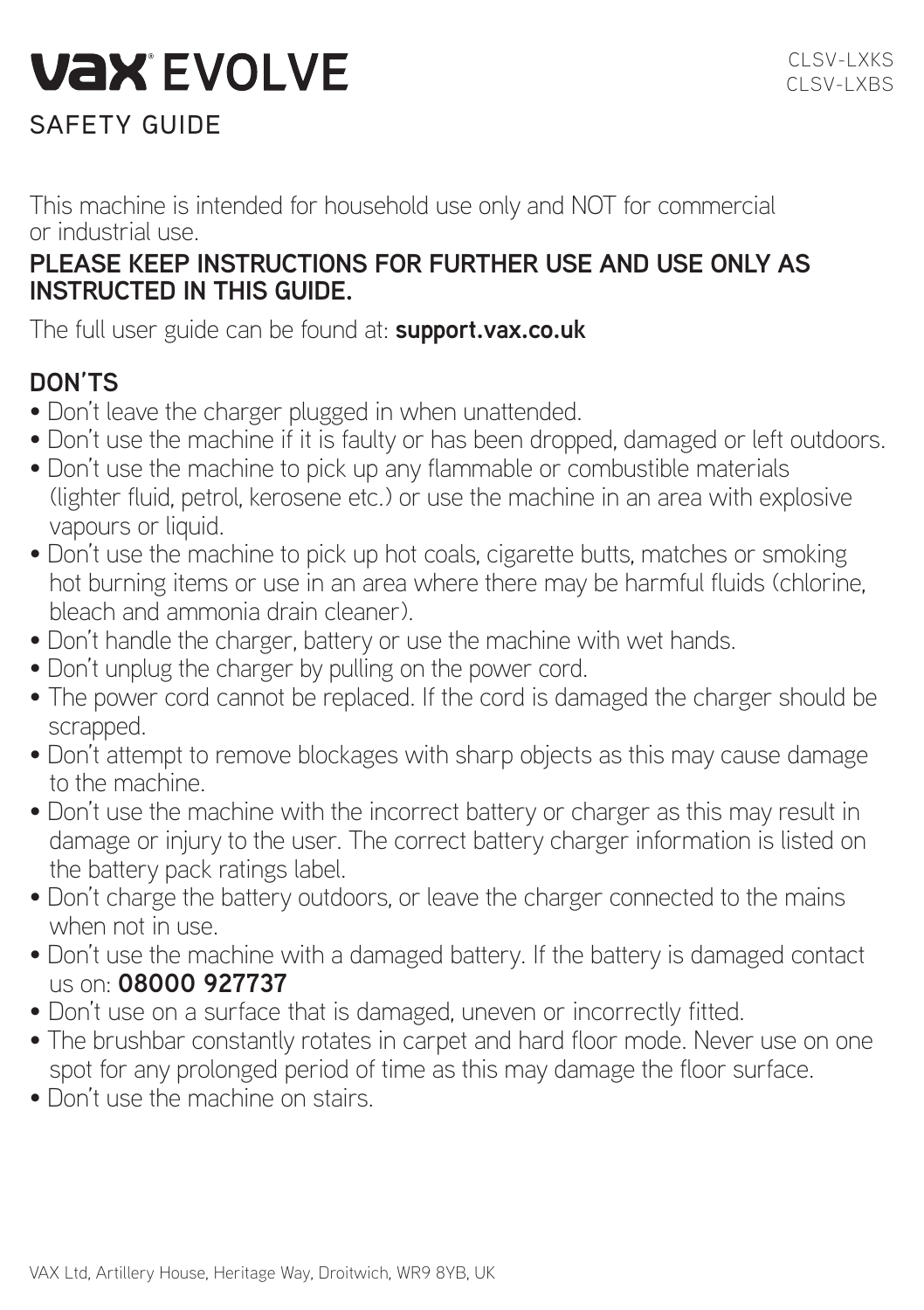## **DO'S**

- Only VAX ONEPWR batteries (BVXXXXX) and chargers (BV05XXX) should be used with this machine.
- Always stand the charger on a stable, level surface, uncovered and away from any heat source.
- Always remove the battery from the machine before carrying out any maintenance or if storing unused for a long period of time.
- Keep all openings clear, free from debris and don't overfill the dirt container as this may affect the airflow/suction.
- Turn off all controls on the machine before disconnecting or connecting the battery.
- This machine is not intended to be used or cleaned by persons with reduced physical, sensory or mental capabilities, or lack of experience or knowledge, unless they have been given instructions concerning the safe use of the machine by a person legally responsible for their safety. They should be supervised whilst using the machine. Children shall not use, clean or play with this machine, which when not in use should be secured out of their reach.
- Only use the machine indoors on dry surfaces and keep the area you're cleaning well lit.
- Always use the correct mode for your flooring and check the suitability with the flooring manufacture before use. To prevent any damage being sustained, test on a inconspicuous area of the flooring/surface first.
- Always make sure the separator and filter are fitted correctly before using your machine and only use the machine with the filter and separator in place.
- Always check that the floorhead and brushbar are free from damage, dirt and debris before using.
- Keep fingers, hair and loose clothing away from moving parts and openings whilst using the machine.
- Store the machine in a cool, dry area. Keep the machine away from rain and moisture.
- Use only CE approved 13amp extension cords, non-approved extension cords may overheat. Care should be taken to arrange the extension cord as it can be a trip hazard.

## **BATTERY SAFETY PRECAUTIONS**

- Replace the battery with a VAX ONEPWR battery only. Use of another battery may present a risk of fire or explosion.
- Don't attempt to disassemble the battery, remove any component projecting from the battery terminals and do not dispose of in a fire. The battery and charger have no user serviceable parts. Fire or injury may result.
- Prior to disposal, protect exposed terminals with heavy insulating tape to prevent shorting. The battery is to be disposed of safely at your local battery recycling centre.
- When the battery pack is not in use, keep it away from other metal objects that can make a connection from one terminal to another. Shorting the battery terminals together may cause burns or a fire.
- In case of battery leakages, avoid any contact with skin and contact us on: **08000 927737**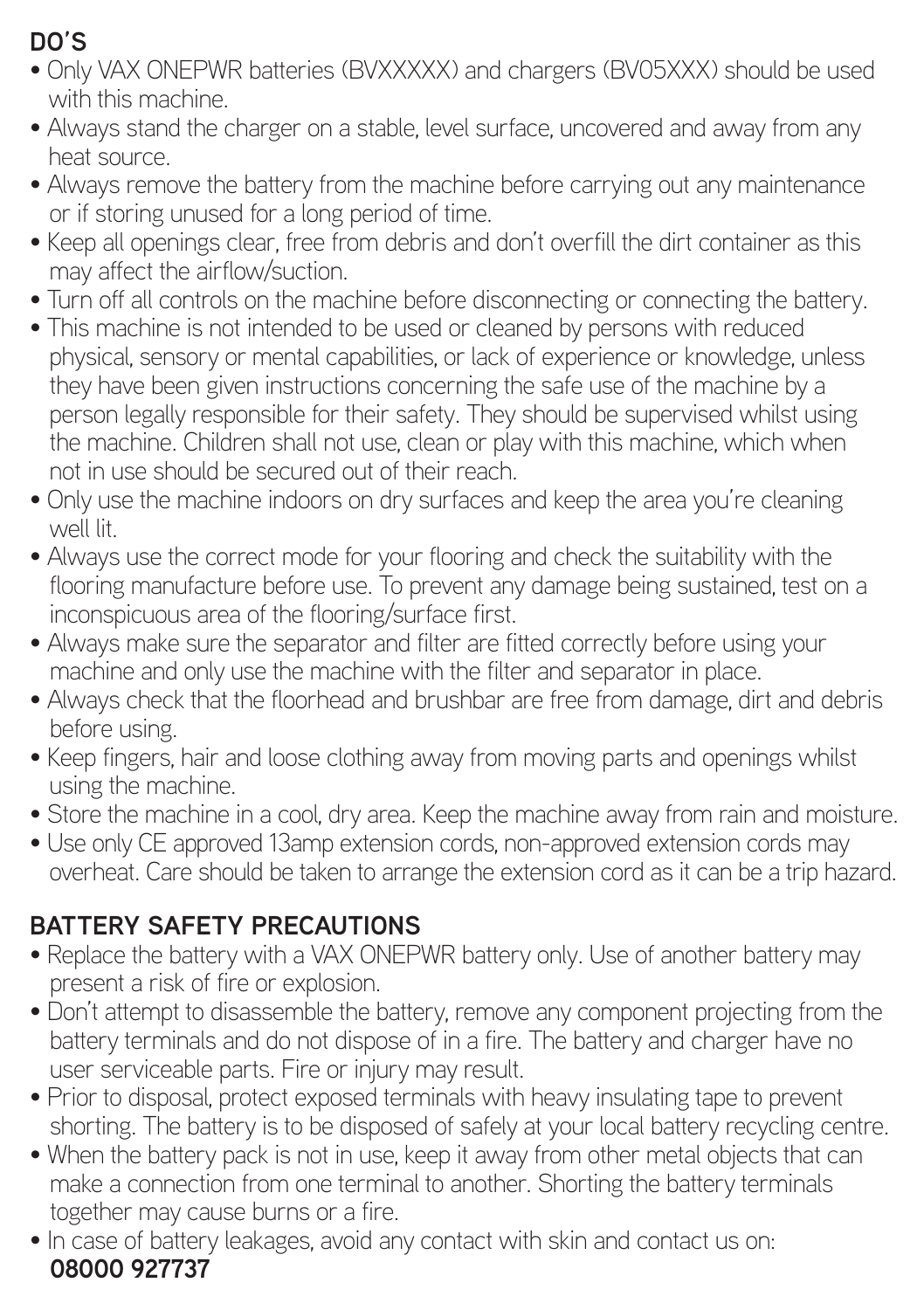## **Welcome to the VAX family!**

You are now the proud owner of a VAX Evolve.

Here, you'll find everything you need to know about your machine and, most importantly, instructions on how to get started so that you can get cleaning!



**Weight 3.2kg (without battery pack). Dirt bin capacity 1.2L.**

Runtime and charge time dependent on battery pack and mode used. \*Included with model CLSV-LXKS only. Subject to technical change without notice. Images are illustrative only.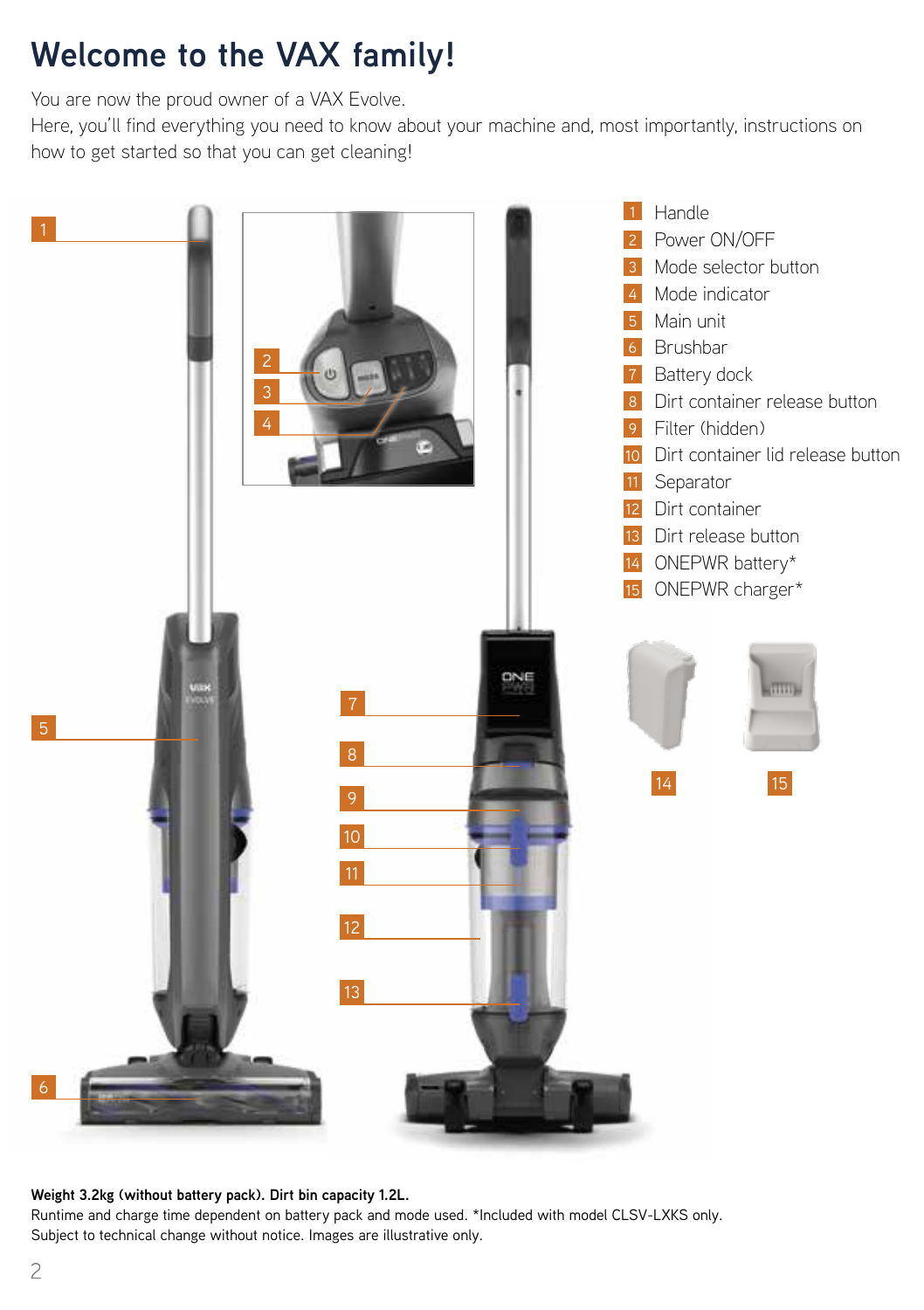## **Quick Start**





### **3 Operation**

Switch on the machine and select a mode

**HARD FLOOR** 

**CARPET**

#### **BRUSH OFF**

For delicate floors and flooring not suitable for use with a rotating brushbar

## **Registration & Support**

All ONEPWR products come with a standard one year warranty

## **Register your product to receive 2 YEARS FREE additional warranty†**

For details visit: **vax.co.uk/registration**

### **Scan here**



## **For help and support with your new product**

or visit us online: **support.vax.co.uk**

#### **Still need to get in touch?**

Our UK based Customer Care Team are here to support you. For help with assembly, operational or performance problems, or buying and fitting new accessories, you can find all our contact details at **vax.co.uk/contact**

This user guide can be found online at: **support.vax.co.uk**

**†** Registration required. Terms and conditions apply, see vax.co.uk for details.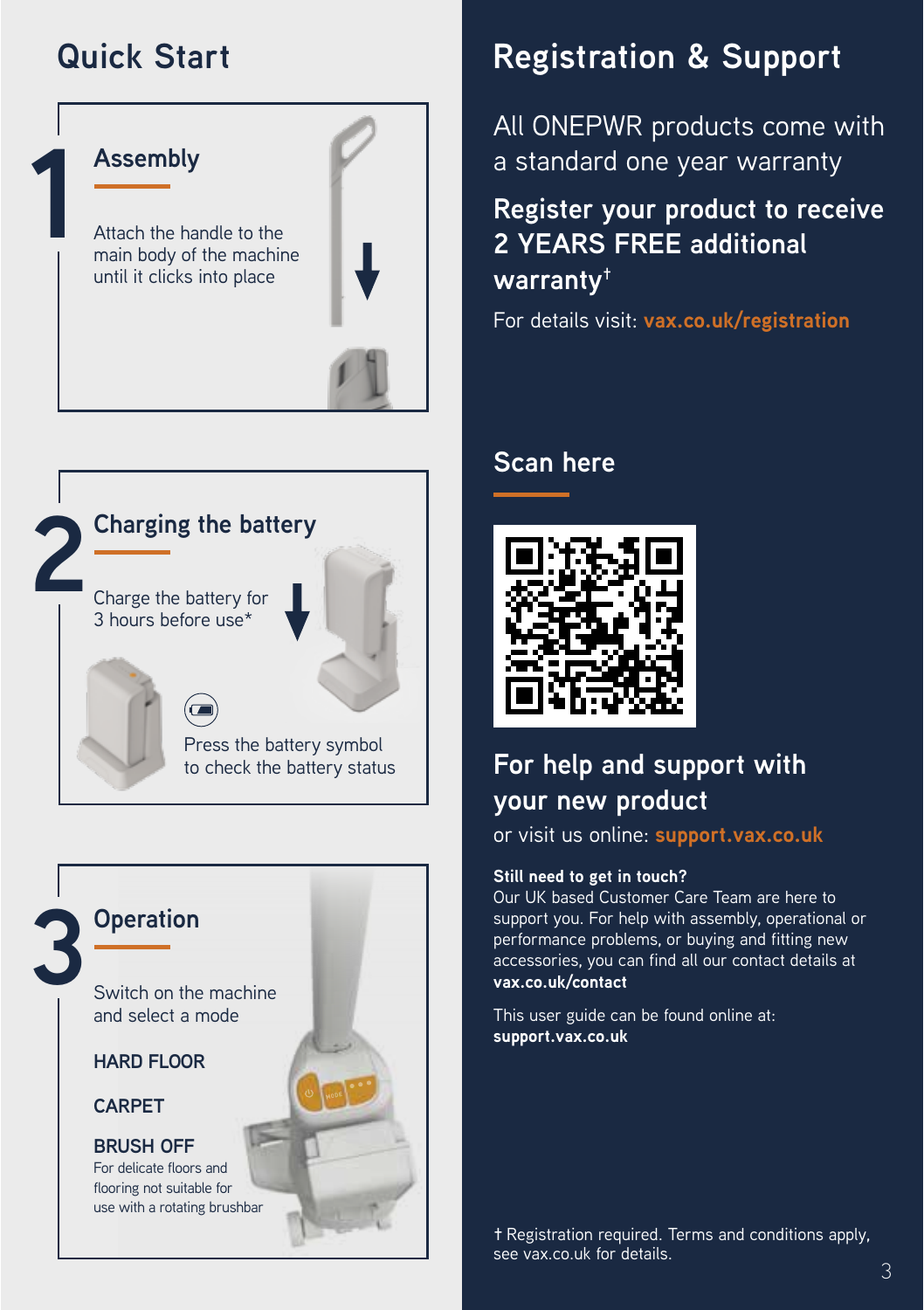## **WARRANTY**

If a VAX ONEPWR machine is used in the way it is intended and it breaks down within the guarantee period, it's our responsibility to repair or replace it. Here's what isn't covered:

- Normal wear and tear of consumable items, for example: belts, filters, brushrolls, fuses etc.
- Batteries which have become faulty as a result of improper handling.
- Batteries which have a reduced service life as a result of normal wear.
- Accidental damage
	- Damage as a result of use not in accordance with the product user guide.
	- Damage caused by not carrying out regular maintenance.
	- Damage to the charger cable.
	- Blockages caused by misuse.
- Faults caused by:
	- Negligent use, misuse, neglect or careless operation of the machine.
	- Use of the machine cleaner which is not in accordance with the user guide.
	- Use of a VAX ONEPWR machine for anything other than normal domestic household purposes in the country in which it was purchased.
	- Use of parts, accessories and consumables, which are not genuine VAX components.
	- Faulty installation or repairs unless carried out by a qualified electrician or engineer.

## **TECHNICAL**

Statement of Compliance: Manufacturer/EU importer: VAX Limited, hereby on our own responsibility, declare that the **VAX Evolve** is manufactured in compliance with the following Legislation:

Safety: 2014/35/EU Low Voltage Directives/Electrical Equipment (Safety) Regulations 2016. EMC: 2014/30/EU Electromagnetic Compatibility Directive/ Electromagnetic Compatibility Regulations 2016.



Waste electrical products should not be disposed of with household waste. Please recycle where facilities exist. Check with your Local Authority or retailer for recycling advice.

VAX is a trade mark of Techtronic Cordless GP. © 2021 Techtronic Cordless GP. All rights reserved.

VAX Ltd, Artillery House, Heritage Way, Droitwich, WR9 8YB, UK.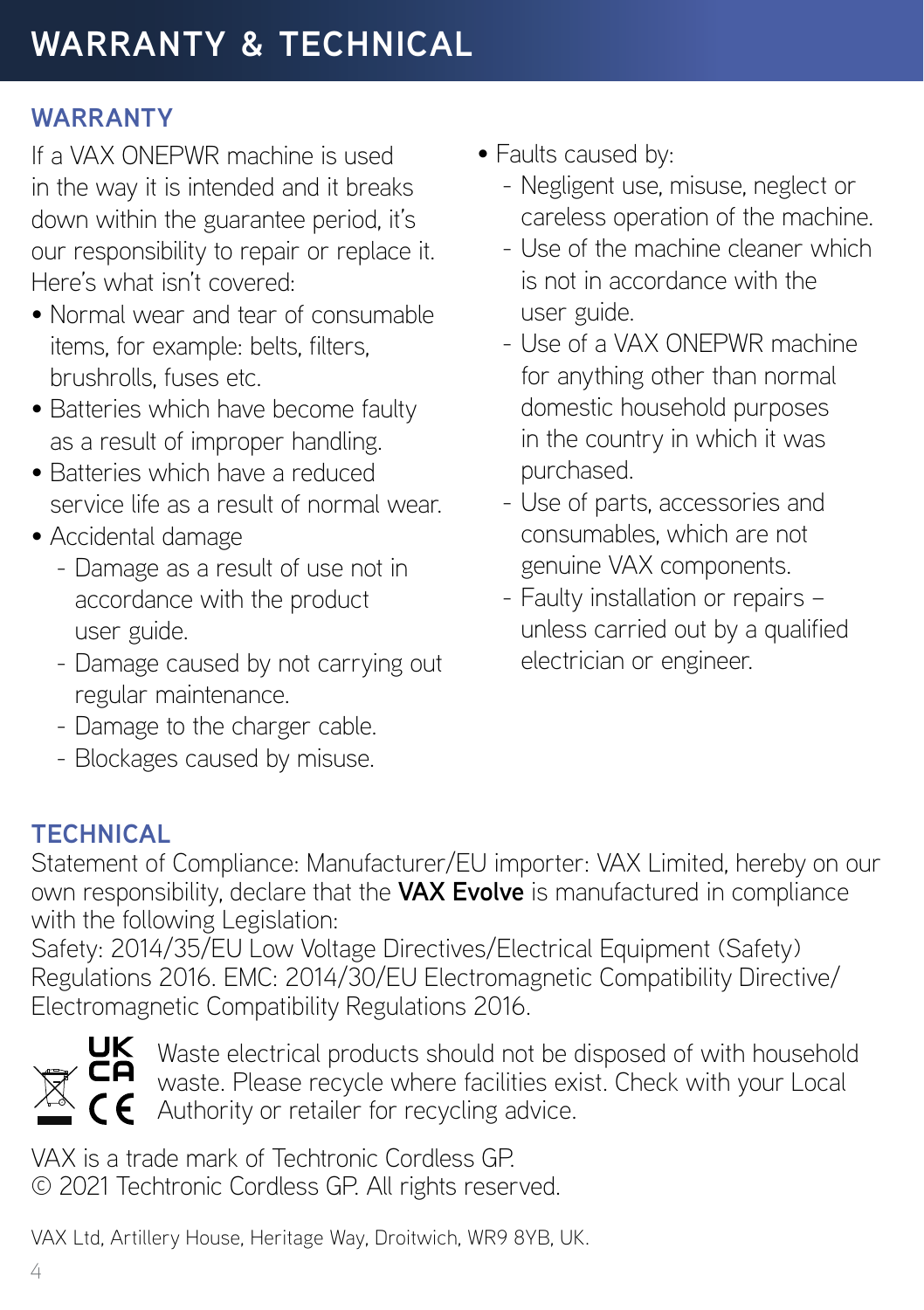### **CHARGING THE BATTERY**

**THIS MACHINE IS ONLY TO BE USED WITH VAX ONEPWR BATTERIES AND CHARGER. PLEASE READ THE SAFETY GUIDE BEFORE USE.**

**NOTE: Before first use, ensure the battery is fully charged. Failure to fully charge the battery before first use may result in poor battery performance. The life expectancy of the battery will vary depending on the usage of the machine.**



Slide the battery down on to the charger until it clicks into place.



The charger light will flash white to show when the battery is charging. The light on the charger will stop flashing and go off when the battery is fully charged.



Once fully charged, slide the battery off the charger to remove.



To check the battery charge level press the battery symbol.

### **ASSEMBLY**



Push the handle into the main body until it clicks into place.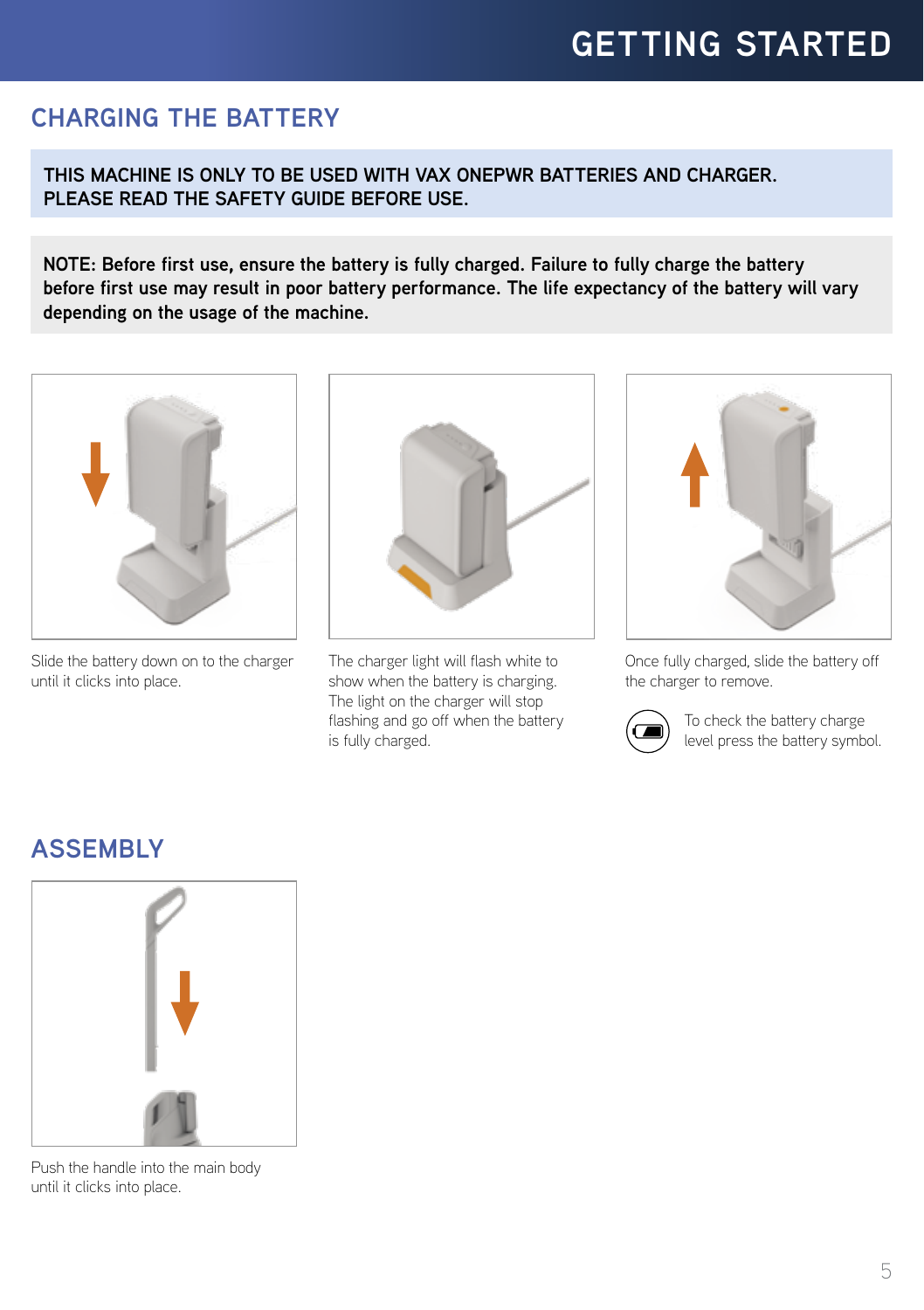## **GETTING STARTED**

### **OPERATION**

**WARNING: The brushbar constantly rotates in carpet and hard floor mode. Never use on one spot for any prolonged period of time as this may damage the floor surface. To prevent any damage being sustained test on an inconspicuous area of the flooring first.** 



Slide the battery onto the machine until it clicks into place.





Place your foot on the floorhead. Pull the handle backwards to recline.



Press the on/off button to switch the machine on.



Press the mode selector button to switch between modes.

#### **HARD FLOOR**

#### **CARPET**

#### **BRUSH OFF**

For delicate floors and flooring not suitable for use with a rotating brushbar.



To remove the battery press both the buttons to release.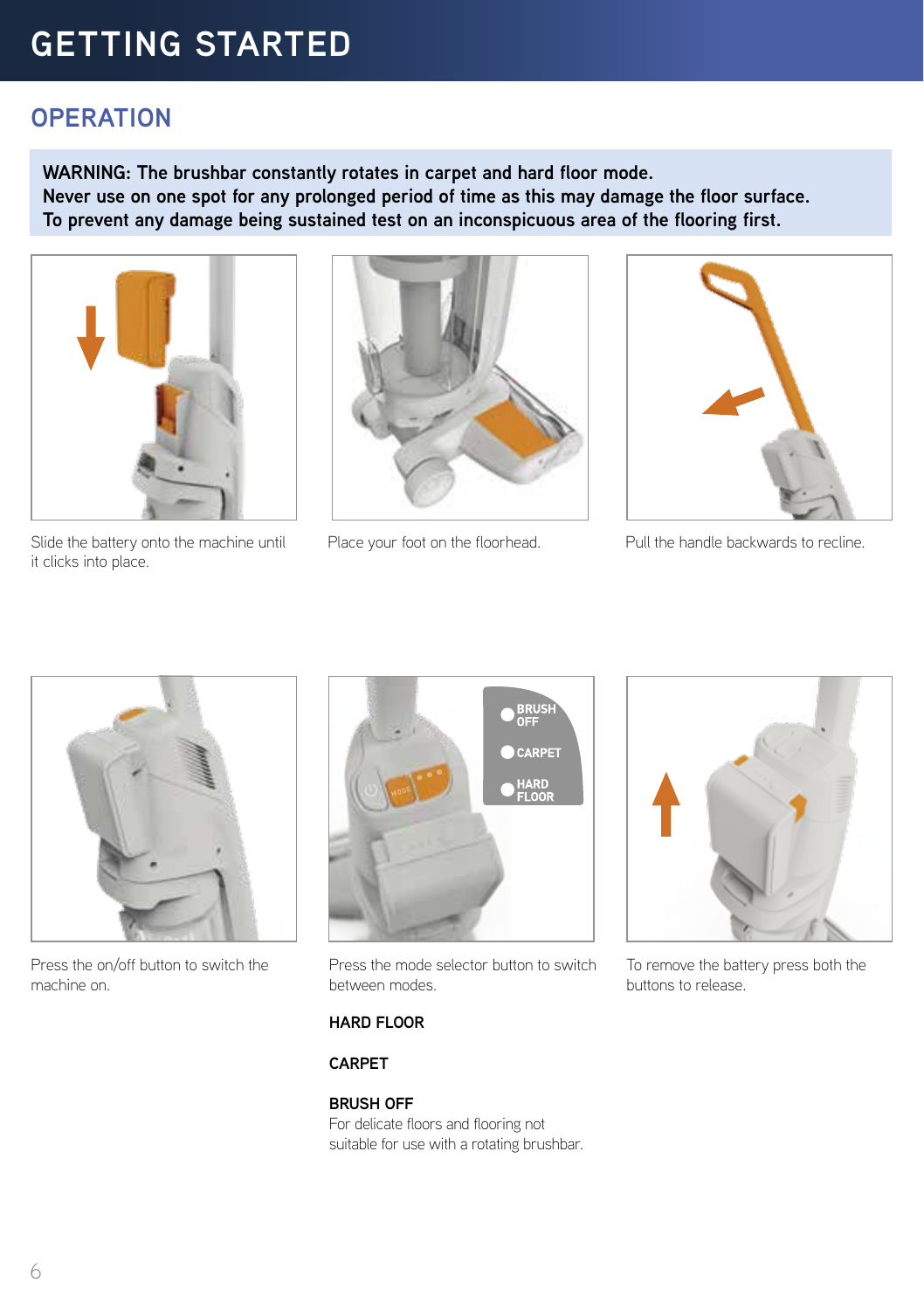**WARNING: Always remove the battery before carrying out any maintenance or troubleshooting.**

### **EMPTYING THE DIRT CONTAINER**

**CAUTION: Don't over fill the dirt container to avoid blocking the air flow through the machine. For best cleaning results, empty the dirt container after every use. Filters should be tapped over a bin every 4-6 uses to remove dirt and debris and washed every 3 months. Filters should be replaced every 6-9 months depending on the level of use.**



Press down the dirt container release button and pull the container to remove.



Hold the dirt container over a bin and press the dirt release button to allow dirt and debris to fall out. To close, push the dirt release door until it clicks into place.



To re-fit, tilt the dirt container and line the front of the container up onto machine. Push back until it clicks into place.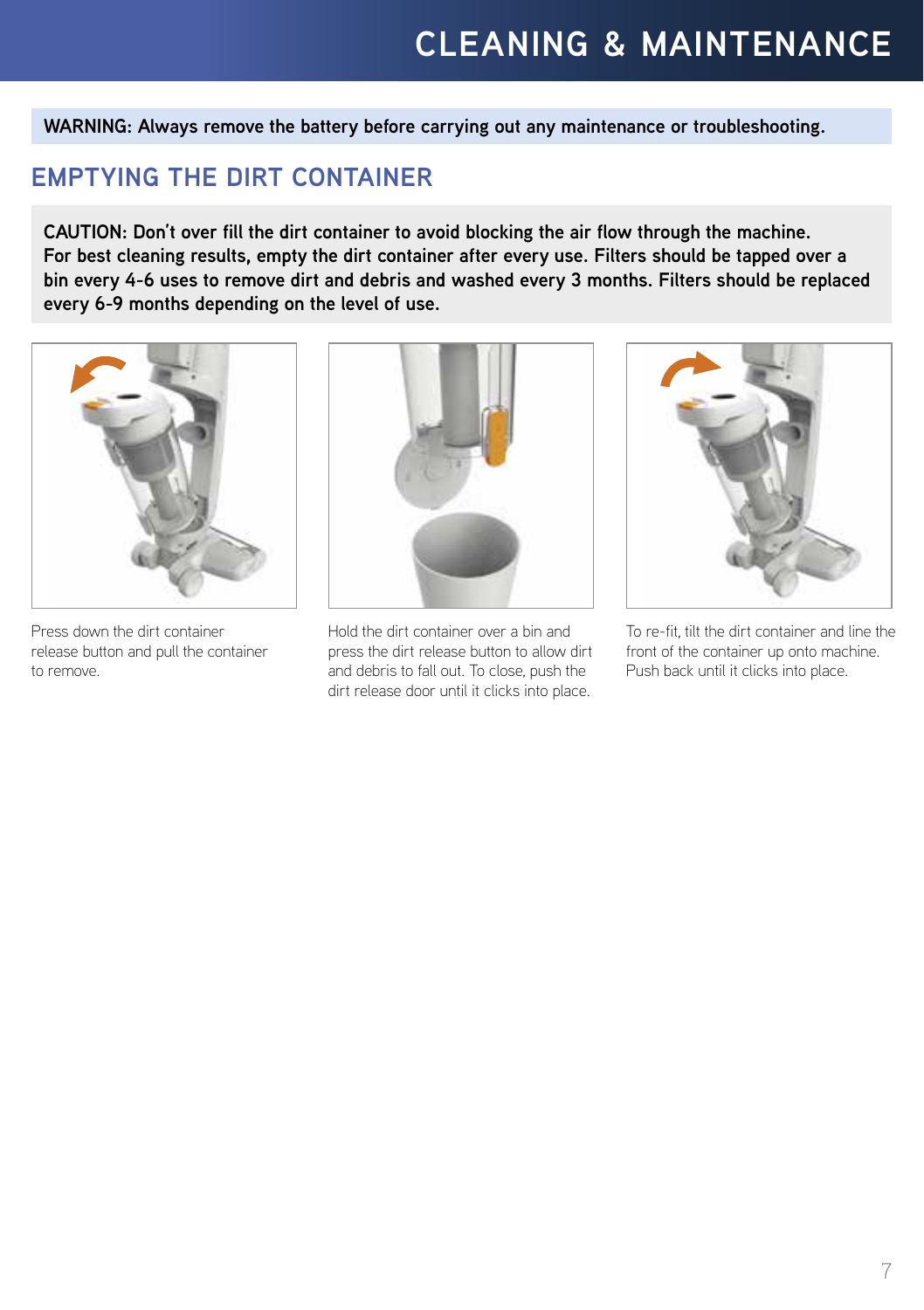## **CLEANING THE FILTER AND SEPARATOR**



button and pull the container to remove.



Press the button on the lid of the dirt container and lift the lid to access the filter. Pull the tab on the filter to remove. Press down the dirt container release Press the button on the lid of the dirt Lift the separator from the dirt container.





Tap the filter and separator against a bin to remove dirt and debris. Wipe over the separator metal shroud with a dry cloth.



Wash the filter under running water (40°C max). Leave for at least 24hrs or until fully dry before replacing.

#### **CAUTION: Ensure both the filter and separator are refitted before use.**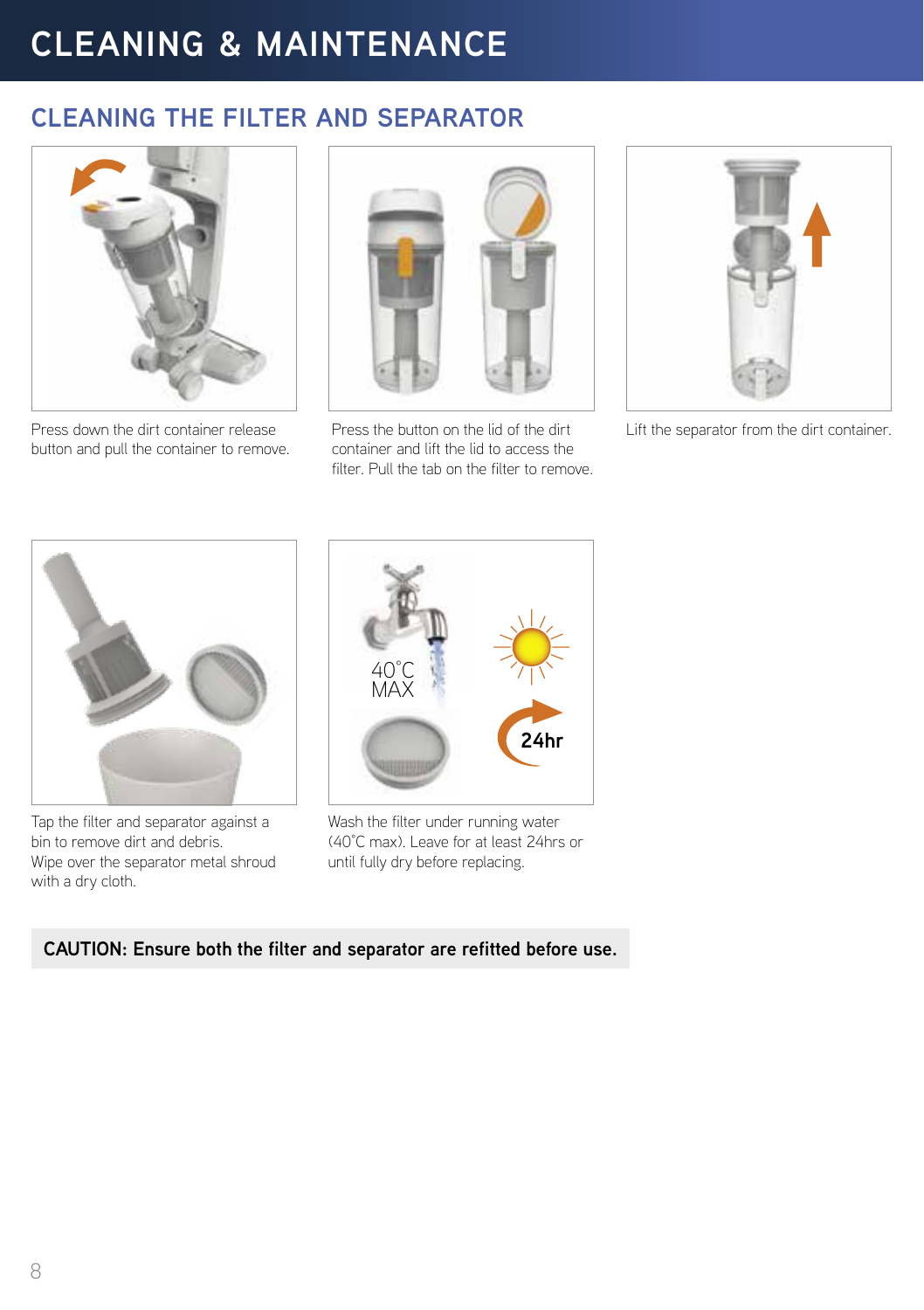### **REMOVING AND CLEANING THE BRUSHBAR**

**WARNING: Always remove the battery before carrying out any maintenance or troubleshooting.**

**CAUTION: If the brushbar has been obstructed, the brushbar motor protection sensor may activate and the brushbar will stop. To reset clear any obstruction and wait 1 minute before switching the machine on. For best performance and to reduce hair/dirt build up, remove and clean the brushbars every 1-2 months (depending on the level of use).**



Lie the machine on its back.



Turn the tab on the brushbar cover anticlockwise to release the brushbar.



Pull the brushbar out from the housing.



To remove any threads or hair, slide the blade of a pair of scissors into the groove on the brushbar and cut along the groove.





Clear any dirt/debris from the end caps and inside the housing of the floorhead.



Refit the brushbar into the floorhead.

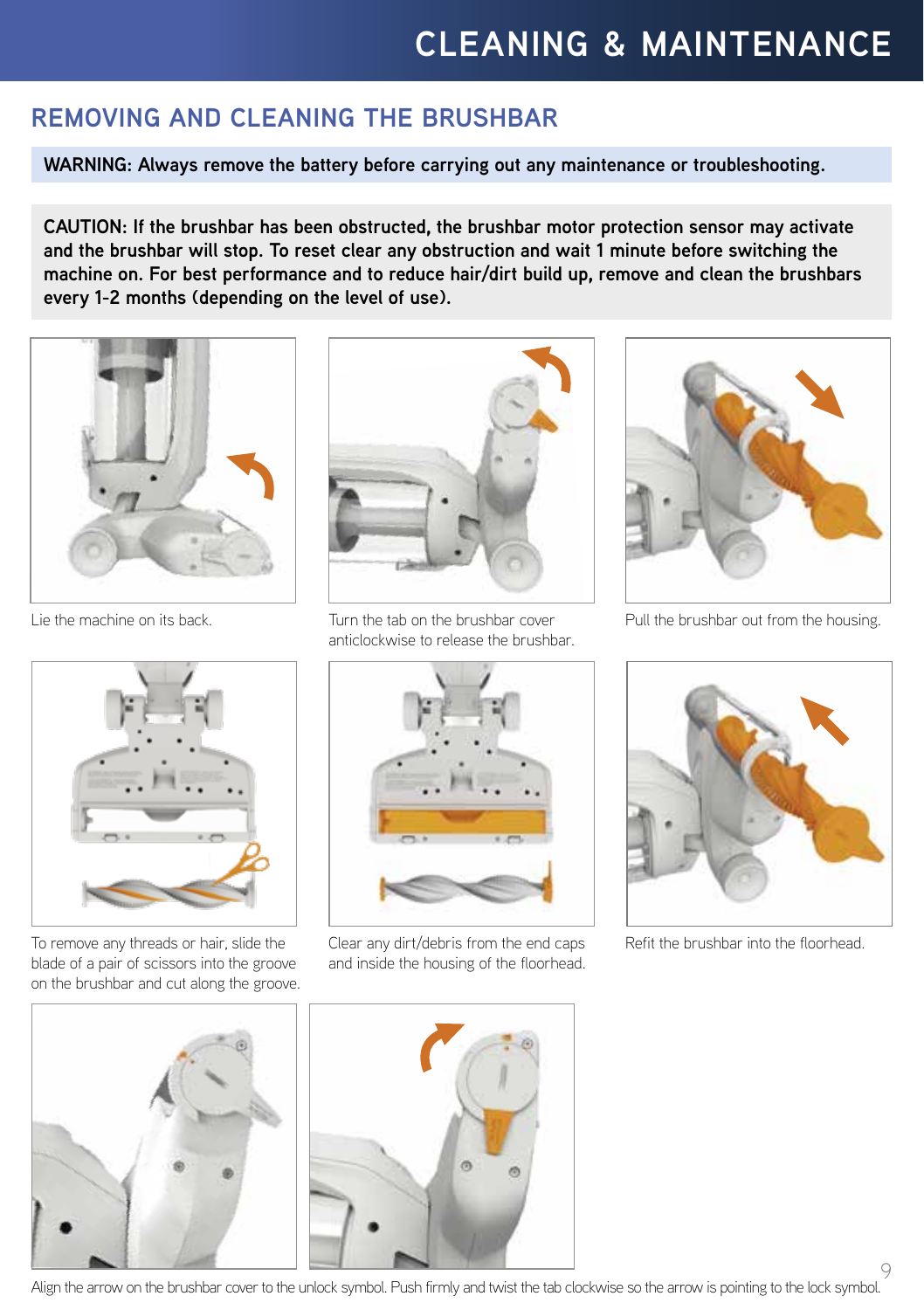### **CHECKING FOR BLOCKAGES**



Press down the dirt container release button and pull the container to remove.



Place your foot on the floorhead. Pull the handle backwards to recline and lie flat.



Press the hose release button and pull to release.



Check for any blockages and use a blunt object to remove the blockage.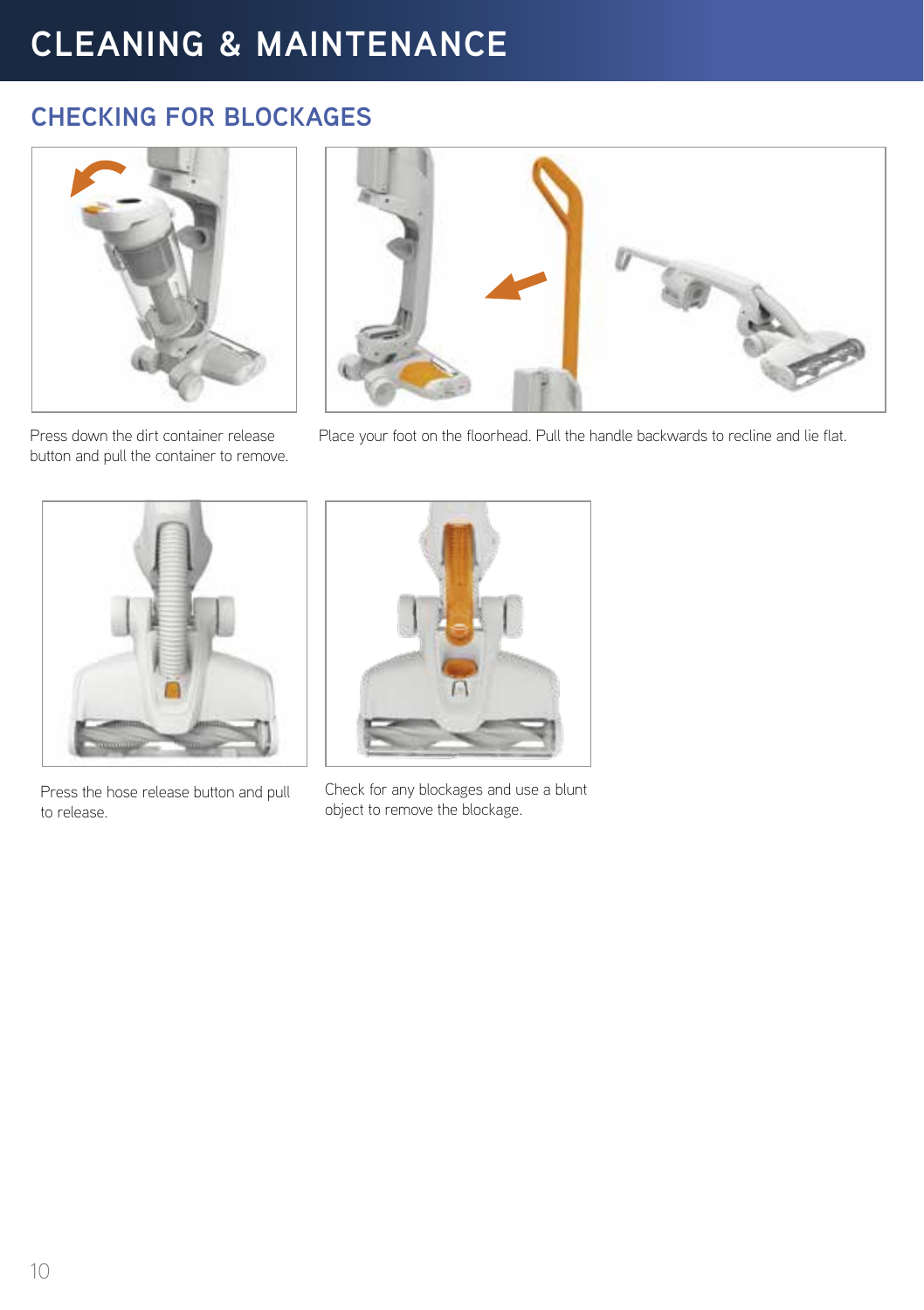#### **THERE IS AN ACCESSORY MISSING**

Check the contents on the box.

#### **WHY DOES THE MACHINE HAVE NO POWER?**

- The battery is not fitted correctly. See OPERATION page 7.
- The battery has no charge. See CHARGING THE BATTERY page 6.
- The motor thermostat may have tripped. Empty the dirt container and check for blockages. Clean the filters and allow the machine to cool for approximately 1 hour. If you have washed the filters, wait 24 hours to fully dry before placing back on the machine. See CLEANING THE FILTER AND SEPARATOR page 9.
- The brushbar motor sensor has been activated. To reset clear any obstruction, wait 1 minute before switching the machine on. See REMOVING AND CLEANING THE BRUSHBAR page 10 and OPERATION page 7.

#### **WHY WON'T THE MACHINE PICK UP?**

- The dirt container may not be correctly fitted. See EMPTYING THE DIRT CONTAINER page 8.
- The dirt container may be blocked. Check the dirt container for blockages. See EMPTYING THE DIRT CONTAINER page 8.
- The filters may be clogged or need replacing. See CLEANING THE FILTER AND SEPARATOR page 9.
- There maybe a blockage. See CHECKING FOR BLOCKAGES page 12.
- The brushbar has not been activated. See OPERATION page 7.

#### WHY WON'T THE BRUSHBAR ON THE FLOORHEAD TURN?

- The brushbar has not been activated. Go to OPERATION page 7.
- The brushbar may be obstructed. See REMOVING AND CLEANING THE BRUSHBAR page 10.